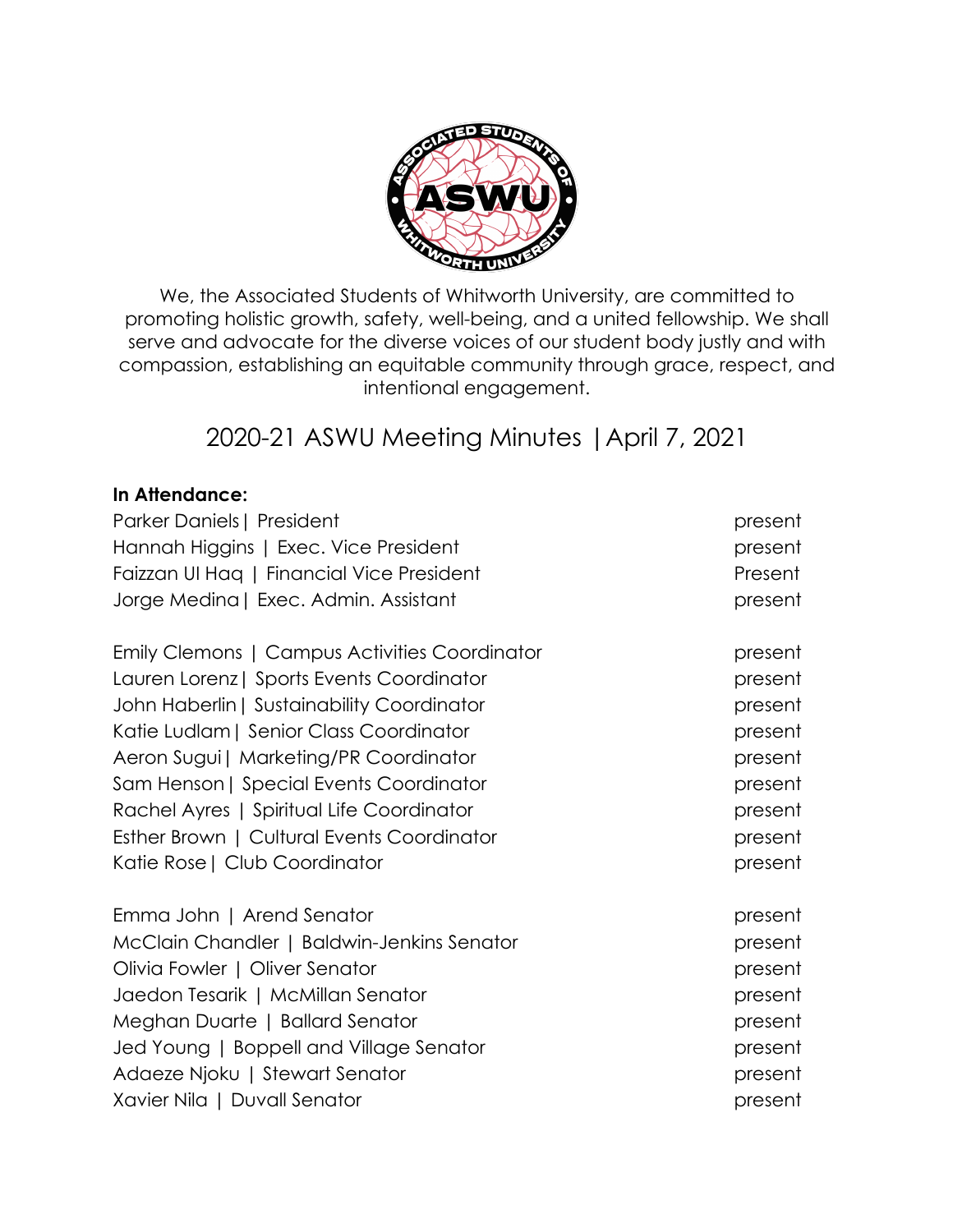| Isaac Price   Warren Senator             | present |
|------------------------------------------|---------|
| David Martin   Off-Campus Senator        | present |
|                                          |         |
| Michael Lie   Global Engagement Rep      | present |
| Georgia Goff   Incoming Student Rep      | present |
| Christian Aguilar   Incoming Student Rep | present |
| Christine Chen   Off-Campus rep          | present |
| Jamie Copeland   Off-Campus rep          | present |
| Munya Fashu-kanu   Off-Campus rep        | present |
| Michael Bedford   Off-Campus rep         | present |
| Victoria Viloudaki   WhitFlex rep        | present |
|                                          |         |

Meeting brought to order at 5:00 PM. Mission Statement read by Katie R.

# **Approval of Minutes**

Motion by Jed, Seconded by Michael In favor: 18 | Opposed: 0 | Abstaining Motion passes

# **Club Updates**

# **Generation Action**:

Last fall we have been working on protecting families of LGBT professors, and we have been working with Beck and board of directors and we are still working on it. Recently did sex jeopardy event with about 40 attendees. We are doing a menstrual product and personal hygiene drive, as well as hosting a food drive. We are collaborating with EAC for earth week going to give out reusable menstrual product. Contact emarvin22@my.whitworth.edu

\_\_\_\_\_\_\_\_\_\_\_\_\_\_\_\_\_\_\_\_\_\_\_\_\_\_\_\_\_\_\_\_\_\_\_\_\_\_\_\_\_\_\_\_\_\_\_\_\_\_\_\_\_\_\_\_\_\_\_\_\_\_\_\_\_\_\_\_\_\_\_\_\_\_\_\_\_\_

 $\_$  , and the set of the set of the set of the set of the set of the set of the set of the set of the set of the set of the set of the set of the set of the set of the set of the set of the set of the set of the set of th

# **Club Chartering**

**Camp Kasem:** Kasem is a national organization that provides a summer camp to kids whose parents have been impacted by cancer. It serves kids of all ages up to age 17, and all these kids have a parent or guardian that died or have been affected by some sort of cancer and so they often have to grow up really quick and get to have one week camp funded by donations to be a kid and have fun. Whitworth would be a chapter student run and led and so students would plan everything from fundraising to activities.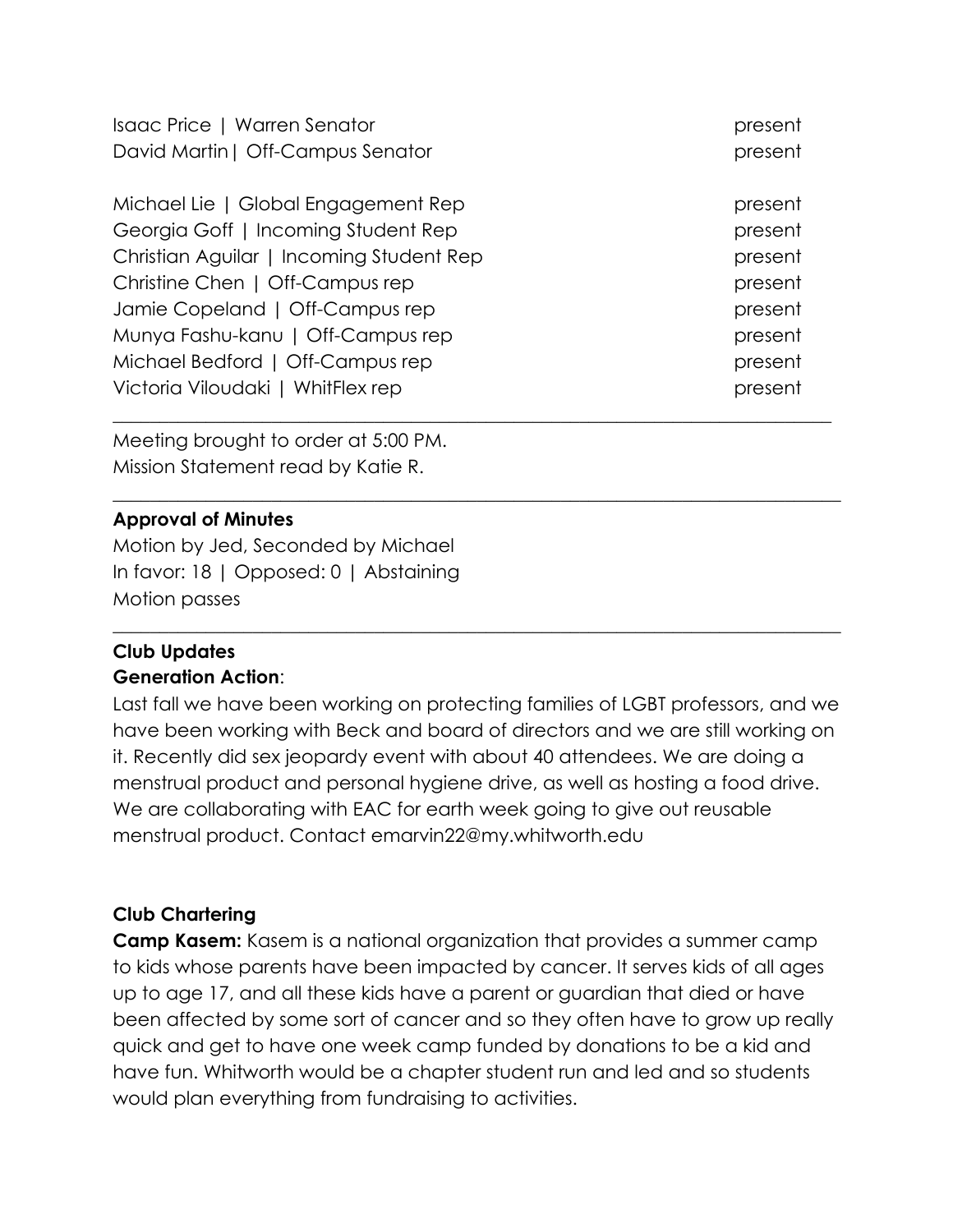Christian: would they host a camp on campus?

Kyle: part of running a camp is that it must be at a merited camp accredited campsite so we would partner with a campsite and there is where it would be held.

Emma: on the grade policy there was no minimum GPA, and later it said that they can be suspended by grades, how will they know?

Katie: Jason has a way that he can keep track of our grades and so I'm sure there is a way he can check that, but you do bring up a good point

Jason: student handbook says you need a 2.0 to be a part of student organizations.

Christian moves, Michael seconds

Jason: friendly amendment article 7 is labeled as election but not really its more "selection of members", and change expelled to remove.

In favor: 18 | Opposed: 0 | Abstaining Motion passes

**Pre-Occupational Therapy:** Create community among students interested in OT and we wanted to create a community that can provide outreach opportunities, teach more people about Pre-Occupational therapy.

Jason: it says they are affiliated with the Health department; can you elaborate?

Tiana: we were going to work with the new occupational therapy program to coordinate events and the director was going to work with us

 $\_$  , and the set of the set of the set of the set of the set of the set of the set of the set of the set of the set of the set of the set of the set of the set of the set of the set of the set of the set of the set of th

Olivia moves, Jed seconds In favor: 18 | Opposed: 0 | Abstaining Motion passes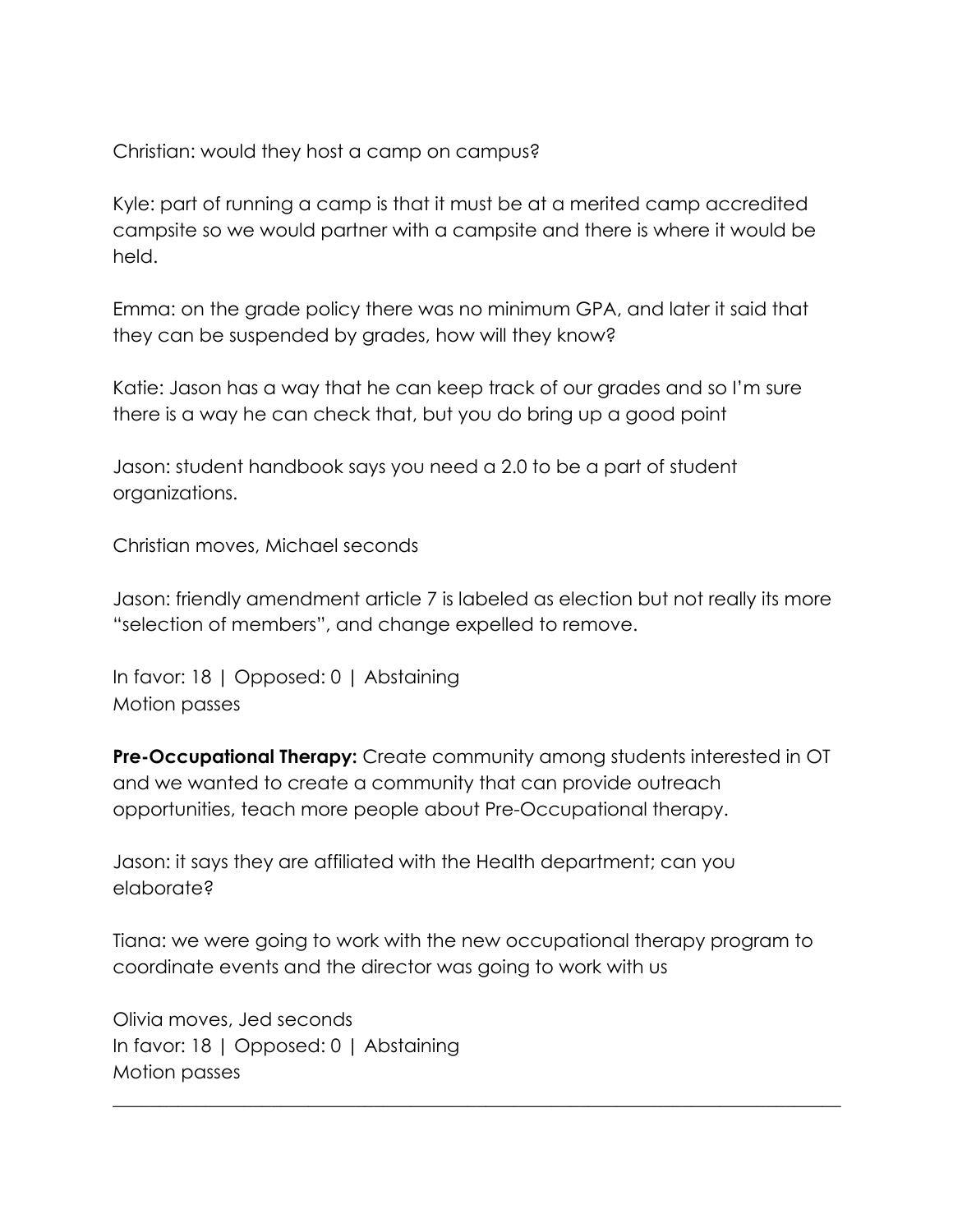#### **President Updates**

Parker: Board of trustees is next week so be sure to attend the meeting you got in the email. This week we are approved to have 100 people at outdoor events, and all indoor activities are capped at 50. Next week we will have a vaccination clinic so please promote that. They are asking for help with traffic control so keep an eye out for that.

Adaeze: for volunteering, is it just ASWU or if someone else wants to help, can they?

Jason: It is just student leaders.

#### **FVP Updates**

Capital: \$15,280 Unallocated: \$ 16,484

Faizzan: Our account balances are the same as last week, still don't have a final date with finance committee.

 $\_$  , and the set of the set of the set of the set of the set of the set of the set of the set of the set of the set of the set of the set of the set of the set of the set of the set of the set of the set of the set of th

 $\_$  , and the set of the set of the set of the set of the set of the set of the set of the set of the set of the set of the set of the set of the set of the set of the set of the set of the set of the set of the set of th

#### **EVP Updates**

Hannah: Representatives be sure to sign up to meet with me and the student highlights are all the people that helped with the easter baskets.

#### **SEC Updates**

Emily: Student applications are closed so we have all our candidates, election day is next Friday, no candidates for Arend, BJ, the neighborhood and warren so now is the time to think about write ins for those halls. Exec debate is Monday at 8 pm.

 $\_$  , and the set of the set of the set of the set of the set of the set of the set of the set of the set of the set of the set of the set of the set of the set of the set of the set of the set of the set of the set of th

 $\_$  , and the set of the set of the set of the set of the set of the set of the set of the set of the set of the set of the set of the set of the set of the set of the set of the set of the set of the set of the set of th

#### **Coordinator Spotlight**

Lauren: Started off the school year with a video that asked athletes to finish the statement "I play because", and the biggest event was pirate mania, and Parker helped make some hype videos and make it as much as Monday mania as last year. This year we did add more sports other than basketball so that was great. Recently did the second chance bracket tournament and the winners will be announced soon. For the rest of the school year, I am hoping to do a field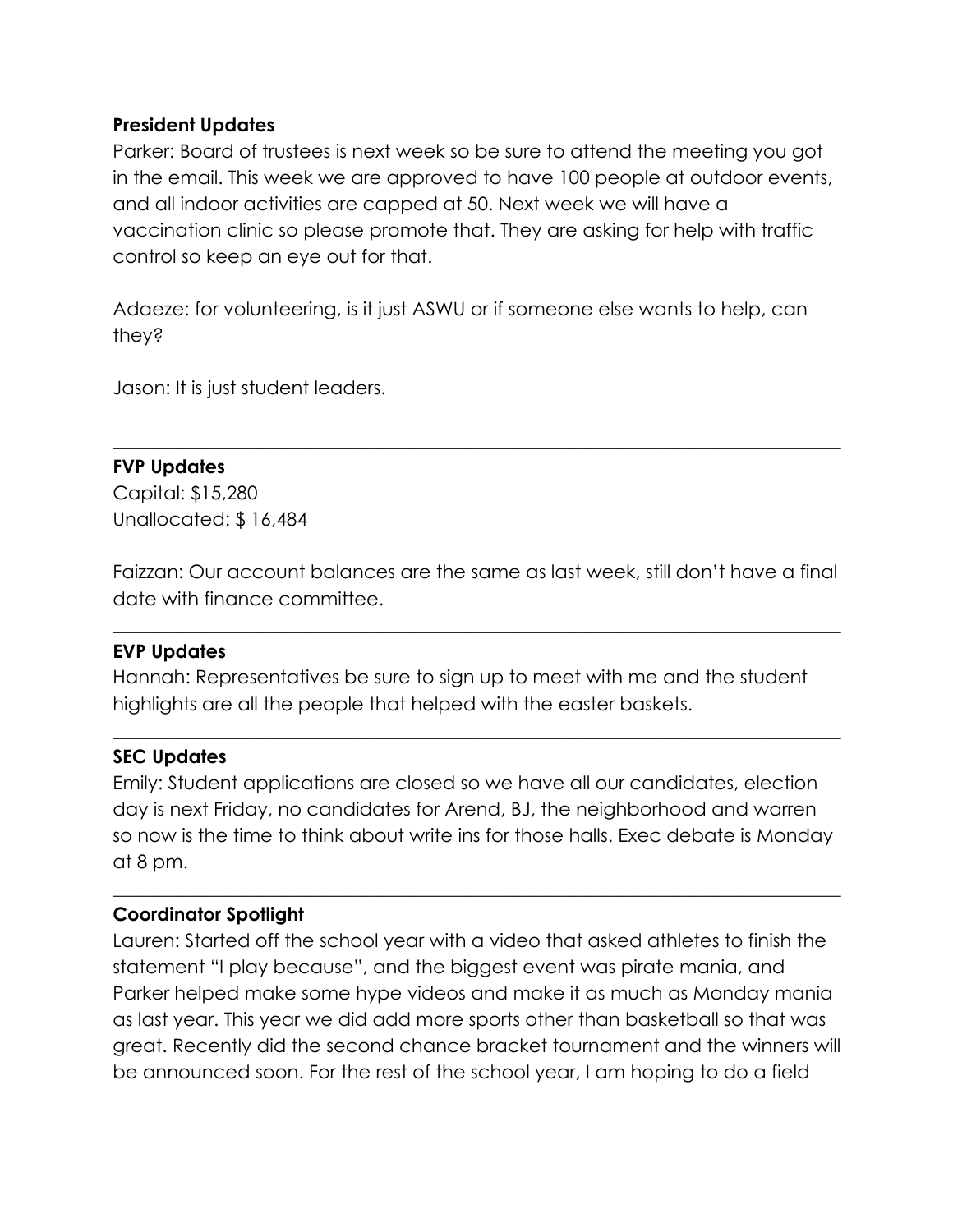day, but I am still figuring out some events, but mostly increase school spirit and looking forward to next year. Lots of behind the scenes

\_\_\_\_\_\_\_\_\_\_\_\_\_\_\_\_\_\_\_\_\_\_\_\_\_\_\_\_\_\_\_\_\_\_\_\_\_\_\_\_\_\_\_\_\_\_\_\_\_\_\_\_\_\_\_\_\_\_\_\_\_\_\_\_\_\_\_\_\_\_\_\_\_\_\_\_\_\_\_\_\_\_\_\_\_\_\_\_\_\_\_\_\_\_\_\_\_\_\_\_\_\_\_\_\_

#### **Upcoming Events:**

#### **Humanizing Spokane:**

Esther: Tomorrow at 7 pm in the RTT we will have in person viewing of documentary that shows stories of some of the homeless population in Spokane and the Humanizing Spokane movement is one that is led by students from Gonzaga.

#### **Unplugged:**

Sam: Gotten all our sign ups, we have ordered tumblers and straws with candy and also blankets to be giving out and having a viewing party in the loop. Keep spreading the word. It will be on the 24<sup>th</sup> at 7 pm.

#### **Movie Night:**

Emily: Next Saturday at 8 pm showing Monsters Inc. so go get tickets. Having snacks and cute Christmas lights. Bring your moms and everyone else.

#### **Earth Week:**

John: Earth week will be starting on April 18th with a bunch of cool events, on Sunday we are starting with sidewalk art, on Monday going to have a panel here in Weyerhaeuser at 7 pm about the environment and the impact it has. On Tuesday in KIPOS garden teaching about gardening and more, on Wednesday we are having a virtual waste challenge, and on Friday a sustainability trivia night with prizes at 7 pm. That Saturday there will be an arbor day tree planting ceremony at 10 am.

#### **Kehillah" A Community Dialogue**

Parker: We have started to look at professors and speakers and we have approved a speaker for the second night. On th 26<sup>th</sup> and 27<sup>th</sup> working on t shirts

#### **Lil' Springfest:**

Parker: Having the event out in the fieldhouse parking lot and working on food truck and other logistics it will be on May 1st

Adaeze: what kind of food trucks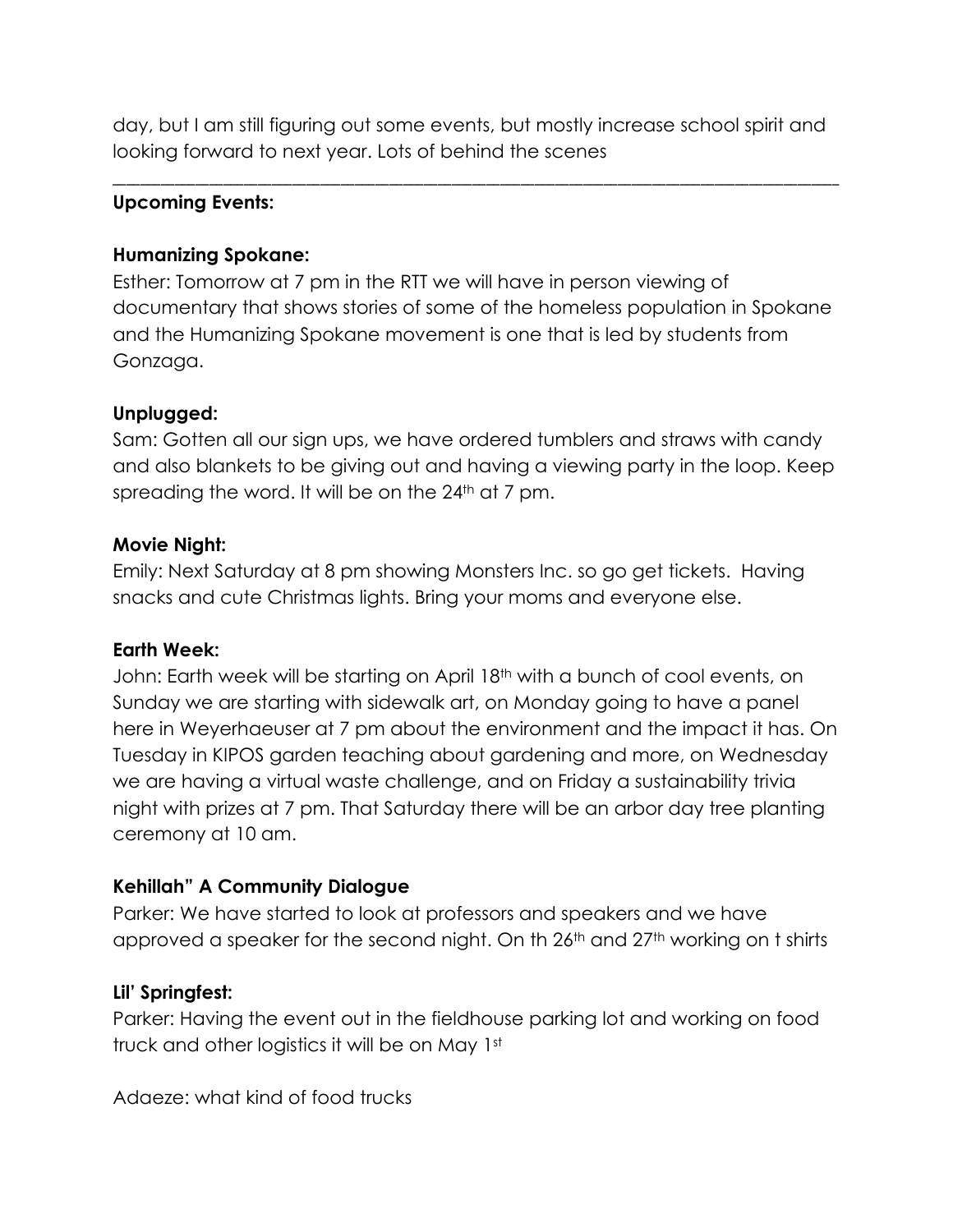Parker: ben and jerry, pizza, Delish burger and others

Christian: make sure to vote on artist

# **Constituency Reports**

#### **Arend**

Emma: Doing good energy wise and social distancing wise. The pool table finally checked it out and found it fixable but sadly won't be available till next month.

\_\_\_\_\_\_\_\_\_\_\_\_\_\_\_\_\_\_\_\_\_\_\_\_\_\_\_\_\_\_\_\_\_\_\_\_\_\_\_\_\_\_\_\_\_\_\_\_\_\_\_\_\_\_\_\_\_\_\_\_\_\_\_\_\_\_\_\_\_\_\_\_\_\_\_\_\_\_\_\_\_\_\_\_\_\_\_\_\_\_\_\_\_\_\_\_\_\_\_\_\_\_\_\_\_

# **Whitflex rep**

Victoria: Everyone doing good, would like to know if Whit is going to mandate vaccine.

# **Duvall**

Xavier: Doing an act of kindness event by giving away candy to people whenever they do random acts of kindness.

#### **Warren**

Isaac**:** Lots of people have been busy around Warren lately

# **Baldwin Jenkins**

Mac: Poppin off, have to keep talking to people about being senator and other than that it's been pretty good, no printer problems recently. Trying to get more people to get our office hours.

# **Global Engagement Rep**

Michael L: International students doing great, last Monday met with Sodexo and they didn't approve our request which is not good and does not make sense considering how much food they throw away.

#### **Incoming Student Rep**

Christian: After the three-day weekend people have been refreshed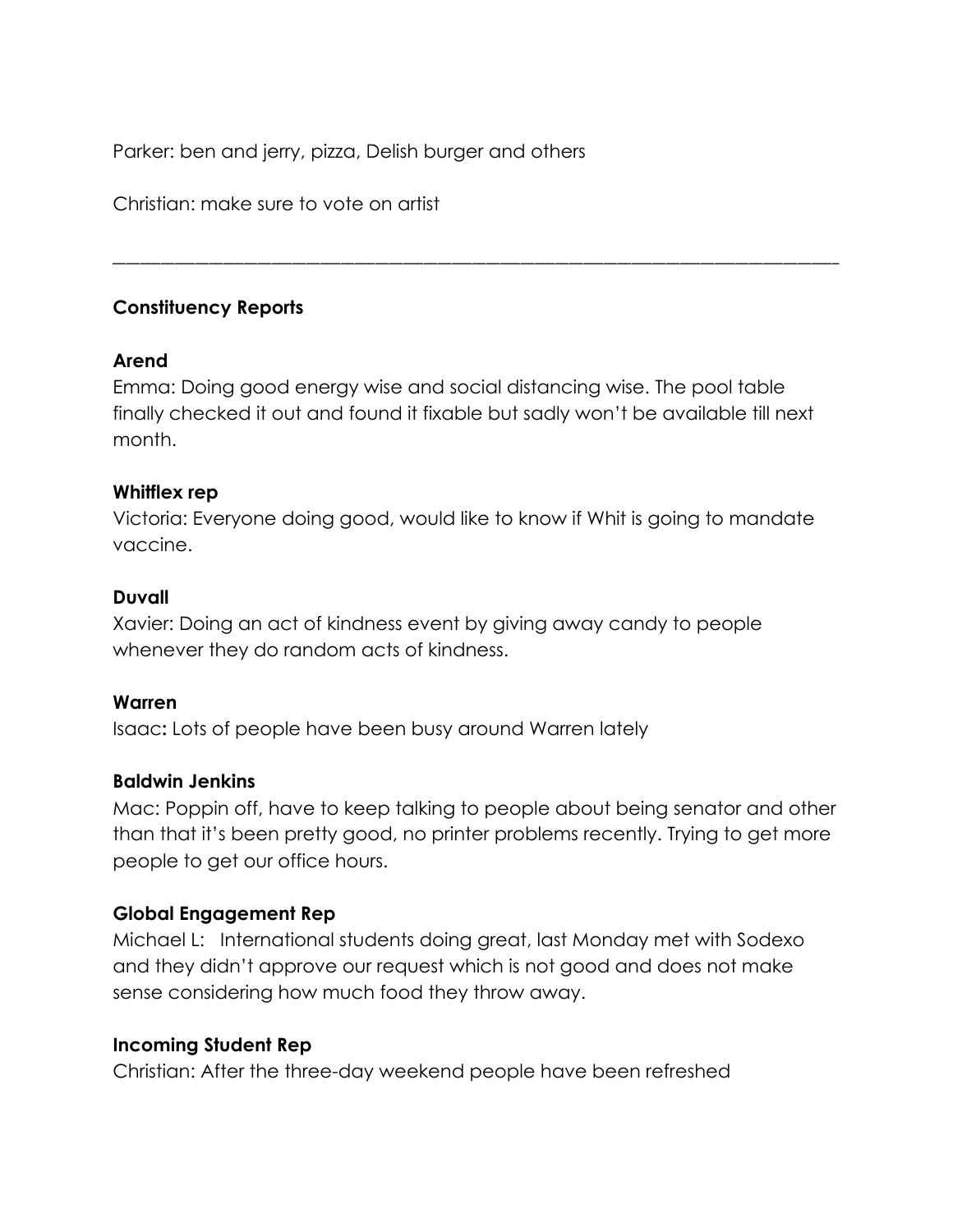# **Off Campus**

Victoria: Hosting lemonade stand in loop on April 21st and on May 8<sup>th</sup> we are aiming to have off campus garage sale that day.

# **Stewart**

Adaeze: Last week talked about the stink food and it was not the beans, and cleaned it so now it smells good, Everyone's been a lot happier. Mac and I are trying to figure out an event to do and people are excited so hopefully it works out.

#### **McMillan**

Jaedon: Mac's doing good, got bro tanks and they are great. Frisbees should be ordered by next weekend.

#### **Ballard**

Meghan: Break was much needed, everyone seems happy. Working on a few things.

#### **Oliver**

Olivia: We had some problems about people putting pods in the drawers where you put liquid detergent. I am working on one event and am excited about it, also maybe working with Xavier for an event in May.

#### **Boppell**

Jed: Incident on Monday, the fire department had to show up and it was a bit cold, event wise trying to do a trivia night.

 $\_$  , and the set of the set of the set of the set of the set of the set of the set of the set of the set of the set of the set of the set of the set of the set of the set of the set of the set of the set of the set of th

#### **Campus Vibes**

Jaedon: I sent email to dan king asking if we can get a soft serve machine and he said he would look into it.

Hannah: Gracie Pfau sent an email intramural registration closes Friday so encourage people to sign up I can forward that email to people.

Parker: got email from Rhosetta Rhodes that said the university decided to not require vaccines, but they will be highly encourage.

 $\_$  , and the set of the set of the set of the set of the set of the set of the set of the set of the set of the set of the set of the set of the set of the set of the set of the set of the set of the set of the set of th